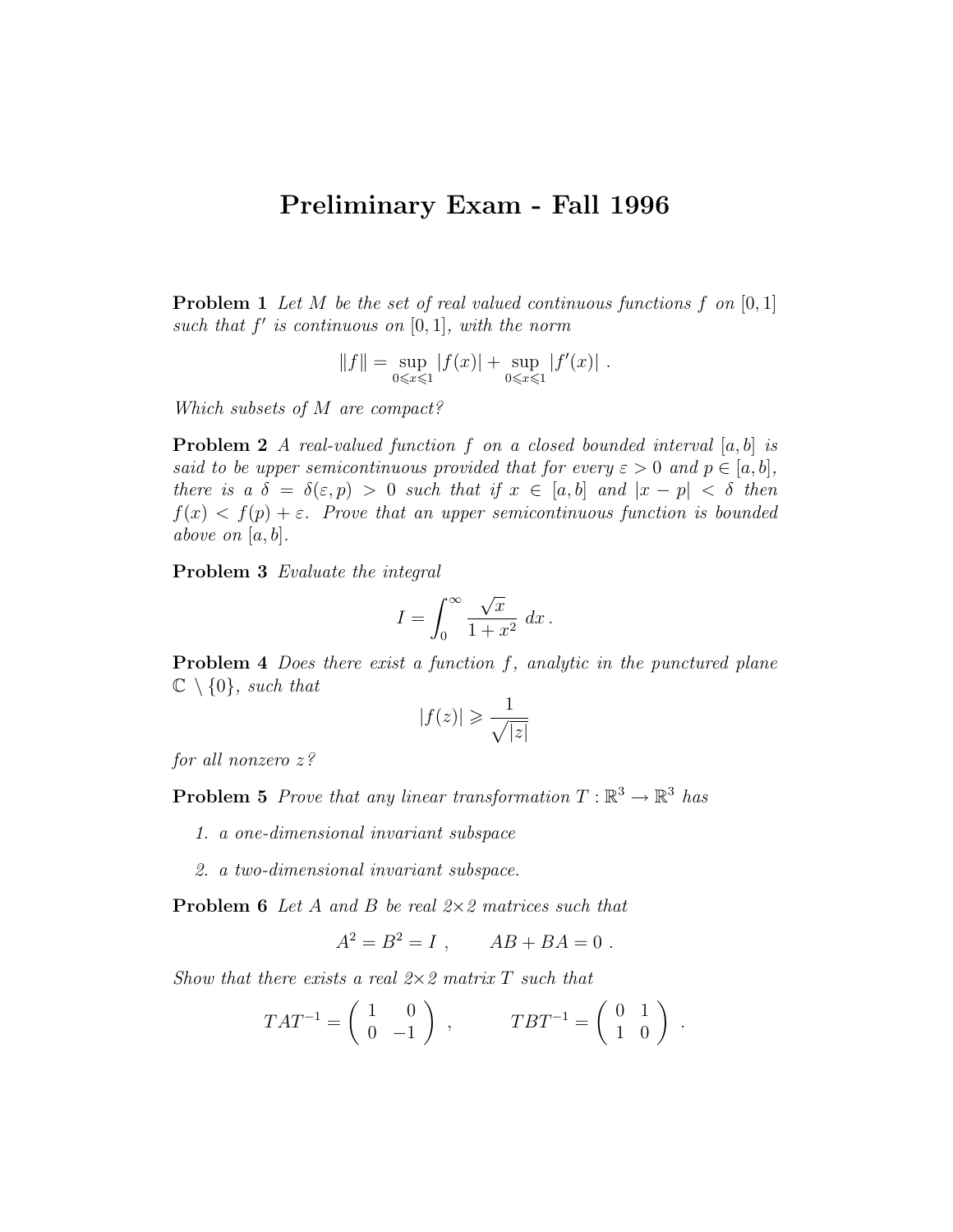**Problem 7** Suppose p is a prime. Show that every element of  $GL_2(\mathbf{F}_p)$  has order dividing either  $p^2-1$  or  $p(p-1)$ .

**Problem 8** Show the denominator of  $\binom{1/2}{2}$ n  $\setminus$ is a power of 2 for all integers  $n$ .

Problem 9 For positive integers a, b and c show that

$$
\gcd\left\{a,\operatorname{lcm}\{b,c\}\right\}=\operatorname{lcm}\left\{\gcd\{a,b\},\operatorname{gcd}\{a,c\}\right\}.
$$

**Problem 10** If f is a  $C^2$  function on an open interval, prove that

$$
\lim_{h \to 0} \frac{f(x+h) - 2f(x) + f(x-h)}{h^2} = f''(x) .
$$

**Problem 11** Let f be continuous and nonnegative on  $[0, 1]$  and suppose that

$$
f(t)^2 \leqslant 1 + 2 \int_0^t f(s) ds.
$$

Prove that  $f(t) \leq 1 + t$  for  $0 \leq t \leq 1$ .

Problem 12 Find the number of roots, counted with their multiplicities, of

$$
z^7 - 4z^3 - 11 = 0
$$

which lie between the circles  $|z| = 1$  and  $|z| = 2$ .

Problem 13 Define  $F: \mathbb{C}^3 \to \mathbb{C}^3$  by

$$
F(u, v, w) = (u + v + w, uv + vw + uw, uvw).
$$

Show that  $F$  is onto but not one-to-one.

Problem 14 Let f be holomorphic on and inside the unit circle C. Let L be the length of the image of  $C$  under  $f$ . Show that

$$
L \geqslant 2\pi |f'(0)| \; .
$$